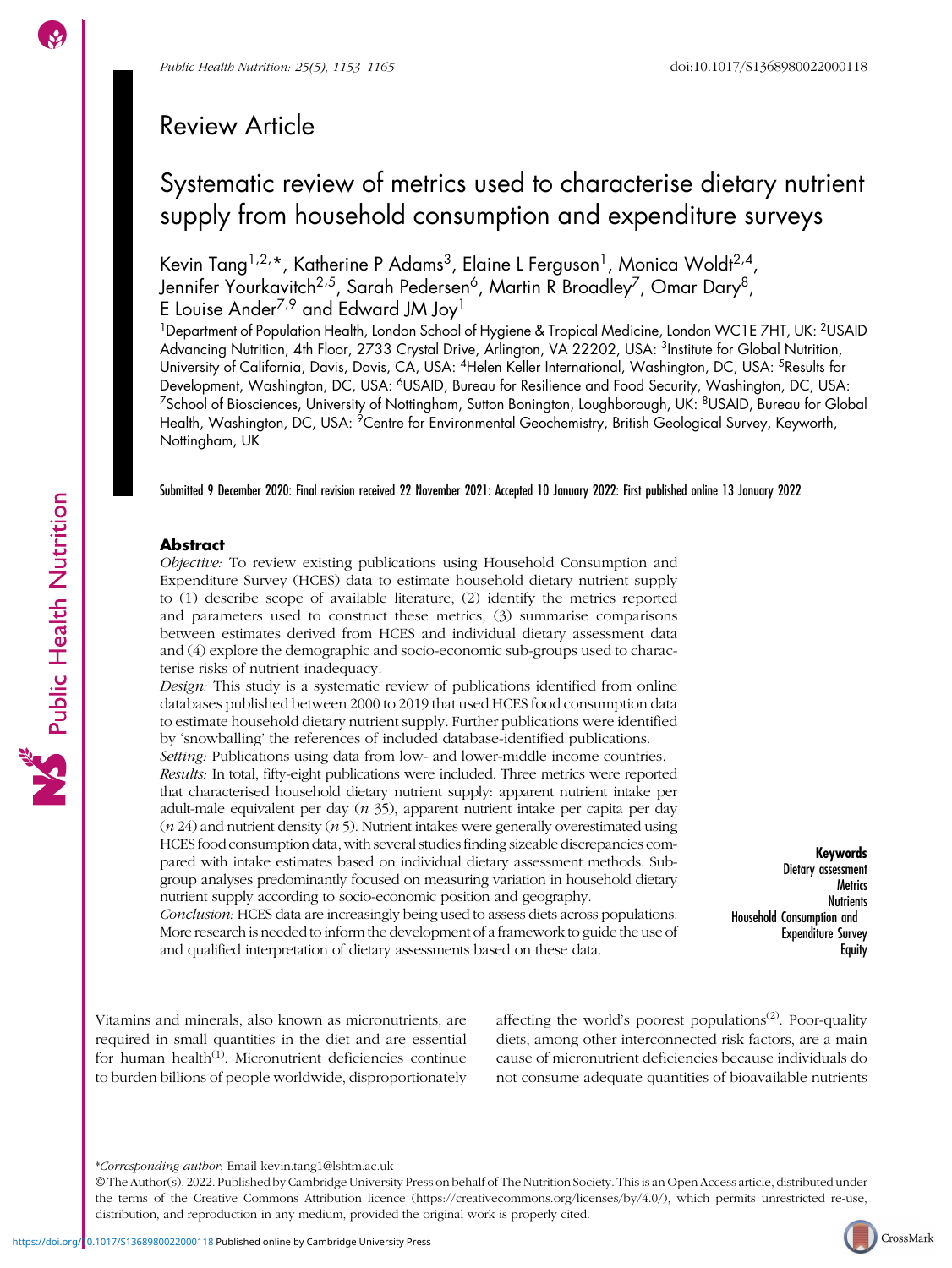to meet their physiological requirements<sup>([3](#page-11-0))</sup>. Diet-related risk factors are compounded by other systemic social issues common in poor populations, such as inadequate healthcare, high rates of infection and poor sanitation<sup> $(4,5)$ </sup> and a lack of education<sup> $(6-8)$  $(6-8)$  $(6-8)$  $(6-8)$ </sup>. As highlighted in the 2020 Global Nutrition Report, reducing micronutrient deficiencies will require a coordinated effort between governments, businesses and civil society to address deep inequities that arise from unjust systems and processes, particularly for the world's most nutritionally vulnerable groups<sup>[\(9\)](#page-11-0)</sup>.

Quantifying and characterising national burdens of micronutrient deficiencies require a combination of data types. These include biomarker assessment in micronutrient surveys $^{(6,10)}$  $^{(6,10)}$  $^{(6,10)}$ , estimates of national micronutrient supply in food systems[\(11\)](#page-11-0) and individual micronutrient intake estimates from food consumption surveys<sup>([12](#page-11-0))</sup>. However, in many contexts, these data require significant time, capacity, expertise and specialist equipment to collect and analyse, meaning few countries routinely collect these data at scale. Household Consumption and Expenditure Surveys (HCESs) can contribute a unique source of nationally representative food acquisition data that are regularly collected in low- and lower-middle income countries $(13)$  $(13)$ . Questions about households' food consumption and expenditures using a country-specific food item list are commonly integrated into HCESs, and these data can be used to estimate the acquisition and apparent consumption of foods by members of the household $^{(14)}$  $^{(14)}$  $^{(14)}$ .

HCES is a term used to refer to a family of nationally and sub-nationally representative, multicomponent surveys (e.g. Household Income and Expenditure Surveys, Socioeconomic Surveys, Living Standards Measurement Surveys, etc.), which are primarily designed to provide data to characterise an array of socio-economic conditions. National HCESs are implemented by national statistical agencies, often with technical assistance from the World Bank's Living Standards Measurement Study group. In most countries, bar a few exceptions, these data are publicly accessible and can be used for a variety of rapid analyses, for instance, to monitor poverty, measure economic inequality, characterise vulnerability to economic shock, estimate agricultural production, calculate macroeconomic aggregate indicators (e.g. gross domestic product) and con-struct consumer price indices<sup>([15](#page-11-0)-[17](#page-11-0))</sup>. While HCES data in some countries have been publicly available since the 1980s, only more recently have data from the household food supply modules of these surveys been used to estimate individual-level micronutrient intake and to inform public health research and decision making<sup>([18](#page-11-0))</sup>. Alongside increased use of HCES food acquisition data have come an interest in assessing the how well these data can proxy for individual dietary assessment data $^{(19)}$  $^{(19)}$  $^{(19)}$ .

HCES data are subject to error when used to estimate individual-level food consumption, which raises challenges for their use in estimating nutrient intakes $(19,20)$  $(19,20)$ . Due to this, the use of the terms 'nutrient supply' at the

household level and 'apparent nutrient intake' at the individual level are used to reflect the sources of error and imprecision when estimating nutrient intake from HCES compared with other more direct nutritional assessment methods (Table [1](#page-2-0)). Sources of potential error include assumptions about the intrahousehold food allocation, shortcomings in HCES questionnaire design related to food consumption (e.g. missed foods in pre-defined list of food items/groups, capturing composite foods using recipes, food waste, foods consumed away from home, collecting data only on food acquisitions rather than acqusitions and consumption), recall bias due to longer recall periods and estimating quantities consumed $^{(21)}$  $^{(21)}$  $^{(21)}$ . While most HCESs collect both food consumption (total quantity of foods consumed) and food expenditures (total monetary amount spent on consumed foods), some HCESs only collect food expenditure data, which require conversion of monetary units into units of food mass (e.g. grams) before calculating household nutrient supply $(13)$  $(13)$  $(13)$ . In addition, errors may be context specific, as HCES methods vary between countries, introducing a differential bias when making comparisons across populations. Recent reviews<sup> $(13)$  $(13)$ </sup> and guidelines<sup> $(22)$ </sup> have identified differences between HCES questionnaire designs from different countries, with the authors calling for analyses to evaluate the effect of these differences on dietary nutrient supply estimates. Subsequent analyses have reported potential effects due to the following: recall period length  $(7-30 \text{ d})^{(23)}$  $(7-30 \text{ d})^{(23)}$  $(7-30 \text{ d})^{(23)}$ , measuring foods consumed away from home<sup> $(24)$ </sup>, food acquisition compared with consumption $(25)$  and length and composition of food item lists  $(50-300 \text{ items})^{(26)}$  $(50-300 \text{ items})^{(26)}$  $(50-300 \text{ items})^{(26)}$ .

Despite these potential limitations, HCESs remain a source of information on what people eat and there is an expanding literature of studies that use HCES to estimate dietary micronutrient supplies and risks of deficiency. Studies have employed a variety of different metrics to report estimates of dietary nutrient supply/apparent nutrient intake and the prevalence of inadequacy, each requiring specific interpretation. This systematic review aims to identify and describe existing publications using HCES data to estimate nutrient supply/apparent nutrient intake in order to document current practices as they relate to the analysis of HCES food consumption data, summarise results of publications that aimed to validate the use of HCES consumption data to estimate nutrient supply/apparent nutrient intake and provide insights into how these estimates can identify sub-groups at heightened risk for micronutrient deficiencies from dietary inadequacy. This analysis addresses the following questions:

- 1. What is the scope of the existing literature?
- 2. What metrics have been used to estimate nutrient and energy supply/apparent intake and nutrient adequacy from HCES data and how do those estimates compare across metrics?
- 3. How do HCES-derived estimates of apparent nutrient and energy intakes compare with those estimated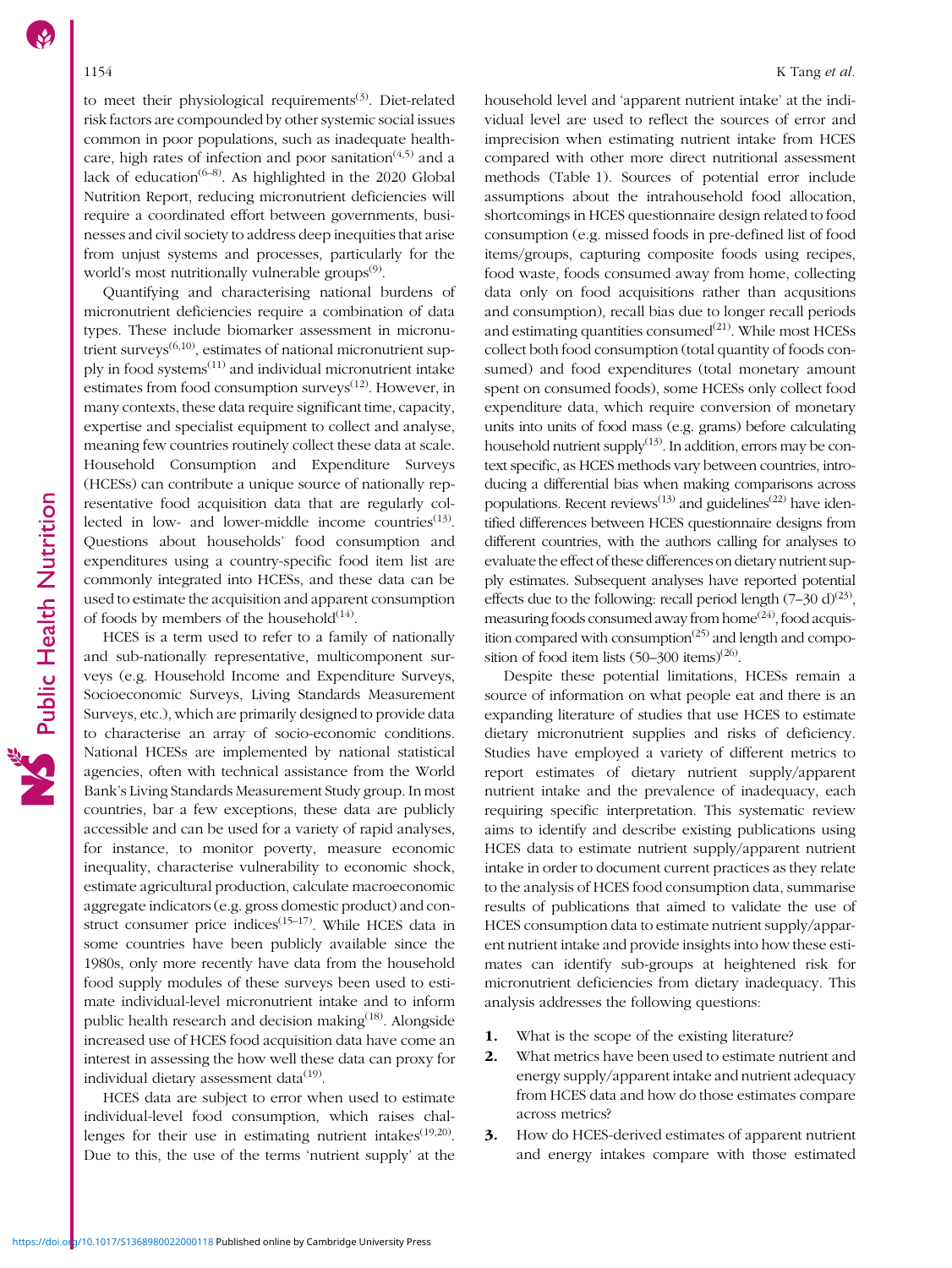**Table 1** Definitions of terms Definitions of terms

<span id="page-2-0"></span>

| Term                                                                 | Unit level            | Nutritional assessment type Definition                   |                                                                                                                                                                                                                                                                                                                                                                 |
|----------------------------------------------------------------------|-----------------------|----------------------------------------------------------|-----------------------------------------------------------------------------------------------------------------------------------------------------------------------------------------------------------------------------------------------------------------------------------------------------------------------------------------------------------------|
| Apparent nutrient<br>intake <sup>(17,55)</sup>                       | Population            | surveys<br>expenditure                                   | Household consumption and Nutrient intake of a population estimated by assuming intrahousehold food consumption is based on<br>proportional energy requirements.                                                                                                                                                                                                |
| Apparent nutrient intake Population<br>inadequacy <sup>(17,55)</sup> |                       | Household consumption and<br>surveys<br>expenditure      | Estimate to indicate when apparent nutrient intakes are below the estimated average requirement (EAR) for a<br>population group depending on age-, sex- and specific physiological stage (e.g. pregnancy and lactation).                                                                                                                                        |
| Food consumption <sup>(55)</sup>                                     | Individual            | Individual dietary<br>assessment                         | Measure of the average food consumption by an individual during a period of time, usually expressed per day.<br>Necessary to estimate nutrient intake.                                                                                                                                                                                                          |
| Household food sup-<br>$p$ <sub><math>\mathsf{V}^{(55)}</math></sub> | Household             | nsumption and<br>surveys<br>Household cor<br>expenditure | Self-reported estimate of the total amount of food available for consumption in the household over a fixed time<br>period (usually 7 to 30 d), generally excluding foods consumed away from home.                                                                                                                                                               |
| Nutrient deficiency <sup>(55)</sup>                                  | Individual/population | arker<br>assessments<br>Nutrient bioma                   | Biological measure defined by the range where clinical or functional manifestations of nutrient deficiencies<br>present. May be caused by various factors, including inadequate nutrient intake                                                                                                                                                                 |
| Nutrient density <sup>(32)</sup>                                     | Household             | Household consumption and<br>surveys<br>expenditure      | An indicator of dietary quality expressed as the ratio of the nutrient supply of the diet to the energy supply<br>provided by the same diet                                                                                                                                                                                                                     |
| Nutrient intake <sup>(55)</sup>                                      | Individual            | Individual dietary<br>assessment                         | Estimate of the average intake of nutrients, mostly through foods consumed by an individual. Calculated from<br>quantitative data on food consumption and nutrient content compiled in food composition databases or<br>tables                                                                                                                                  |
| Nutrient intake inad-<br>equacy <sup>(55)</sup>                      | Individual/population | Individual dietary<br>assessment                         | Estimate to indicate when nutrient intakes are below the recommended nutrient intake (RNI, which is replaced<br>average requirement (EAR) for a population group depending on age-, sex and specific physiological stage<br>in some countries for Recommended Daily Allowance – RDA) for individuals, or below the estimated<br>(e.g. pregnancy and lactation). |
| Nutrient supply <sup>(55)</sup>                                      | Household             | nsumption and<br>surveys<br>Household cor<br>expenditure | Estimate of nutrients available for consumption through foods for the household. Calculated from quantitative<br>data on household food supply and nutrient content compiled in food composition databases or tables.                                                                                                                                           |

using individual-level dietary assessment methods? Do results differ by age group (i.e. adults, adolescents, children and infants)?

4. What types of sub-group comparative analyses have been conducted using nutrient and energy supply/ apparent intake estimates from HCES data?

# Methods

We conducted a systematic review following the Preferred Reporting Items for Systematic Reviews and Meta-Analyses guidelines<sup> $(27)$  $(27)$ </sup>. The study protocol is provided in Appendix [1](https://doi.org/10.1017/S1368980022000118) and was registered with the PROSPERO international database for systematic reviews (ref. 223 928).

# Identification and screening of literature

A two-step procedure was used to identify and screen the available literature. First, fourteen public databases were systematically searched by one author in the domains of public health (e.g. Global Health Database and PubMed), agriculture and food systems (e.g. AgEcon, AGRIS, GARDIAN CGIAR and IFPRI Publication Database), economics (e.g. EconLit) and general academia (e.g. Google Scholar, JSTOR, SCOPUS and Web of Science). The primary search terms were the different HCES name variations in both English and French as listed by Fiedler et  $al$ .<sup>[\(21\)](#page-11-0)</sup>. Where HCES search terms returned a large number of results (> 1000), secondary search terms were used to describe the food consumption module of the HCES questionnaire (e.g. 'nutrition', 'consumption', 'food' and 'micronutrient'). The search terms for all databases used in this review are included in Appendix [2.](https://doi.org/10.1017/S1368980022000118) Second, the reference list of all included publications identified through the database search were systematically searched to identify additional papers not identified by the database search<sup> $(28)$  $(28)$  $(28)$ </sup>. Titles and abstracts of all returned literature were screened to identify analyses using the food consumption module of the HCES, where positive screens were included for full-text review.

## Eligibility, inclusion and exclusion criteria

Literature selected by the identification and screening procedure underwent a full-text review for inclusion into this study independently by two authors. Literature was included if it: (1) used HCES data (or other household food consumption data using an HCES questionnaire format) from a low- or lower-middle-income country<sup>[\(29](#page-12-0))</sup> and (2) estimated household nutrient supply or apparent intake of nutrients or energy using data from the HCES food consumption and/or expenditure module. Literature was excluded if it (1) was written in a language other than English or French or (2) was published before the year 2000. Any disagreements between the two co-authors about whether to include a publication were resolved through discussion. Data were managed using Mendeley Desktop (version 1.19.4; Elsevier, London, United Kingdom).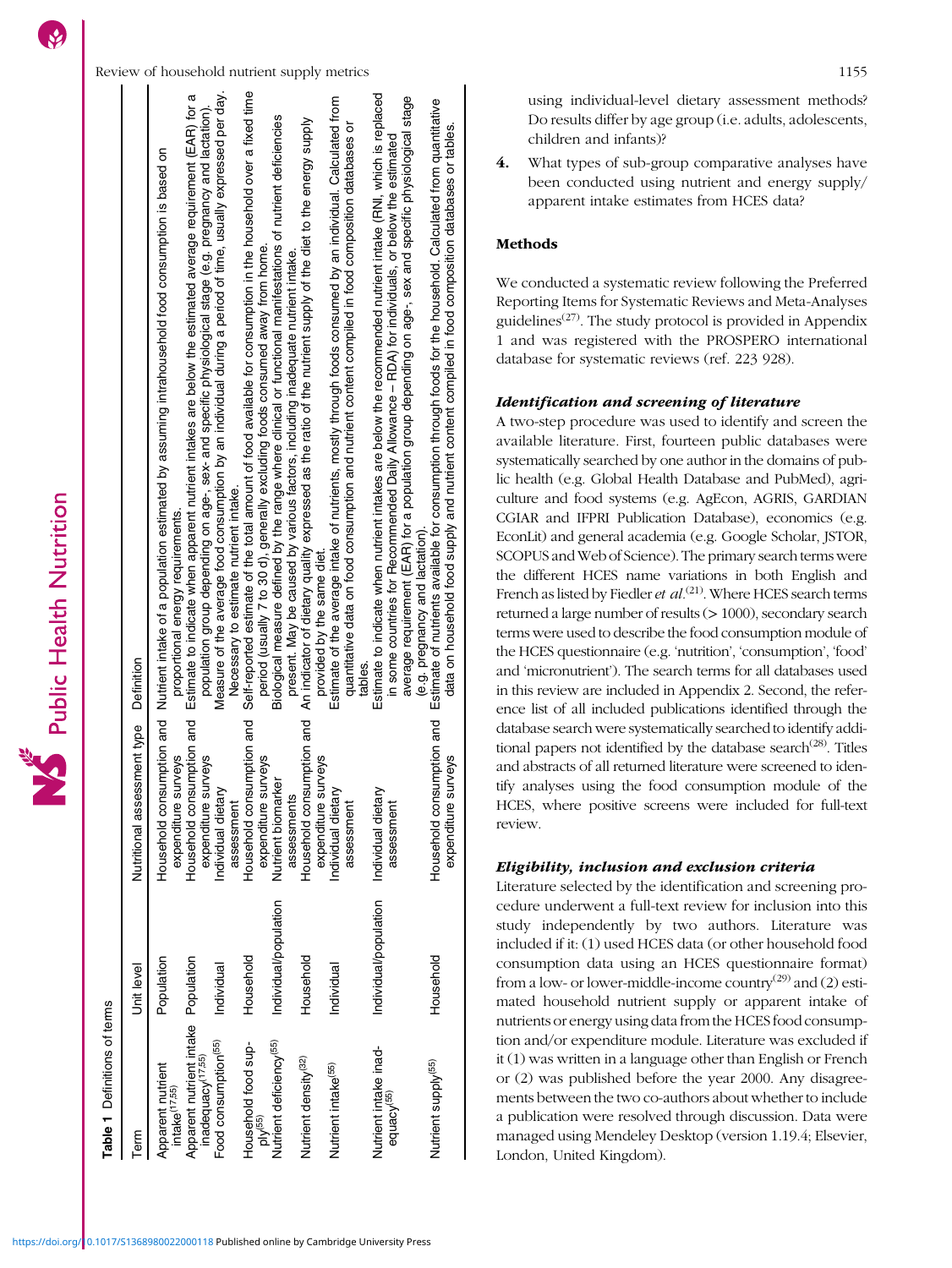#### Data extraction

Extraction of information from each publication was archived for comparison in Microsoft Excel (version 16.36; Microsoft Corp, Redmond, USA) by one author. A complete list of all categories and extracted information is provided in Appendix [3.](https://doi.org/10.1017/S1368980022000118) In brief, for Question 1, extracted data included the country/year the HCES was implemented, the nutrients analysed, recall period, methods of processing the HCES data and food composition data used. For Question 2, key information included the reported nutrient metric, parameters used for estimating energy requirements and reference values used to define inadequacy. For Question 3, key information included the individual dietary assessment method used if HCESderived apparent intake estimates were compared with individual-level nutrient intake estimates, differences in nutrient intake and apparent nutrient intake estimates and disaggregation by age group if reported. For Question 4, we used the PROGRESS+ framework to guide extraction of information describing stratification by social determinants of diets $(30)$  $(30)$  $(30)$ . This framework, which captures place of residence, race/ethnicity/culture/language, occupation, gender/sex, religion, education, socioeconomic status and social capital, can be used to apply an equity lens when conducting public health research.

## Results

### Scope of existing literature

In total, fifty-eight publications were identified either by the database search ( $n$  48) or by snowballing ( $n$  10) (Fig. [1\)](#page-4-0). A list of these publications, their data sources and reported metrics is provided in Supplementary Table [1](https://doi.org/10.1017/S1368980022000118). These publications included data collected from twenty-four different countries (Fig. [2\(](#page-5-0)a)) where four publications focused on more than one country. The highest frequency of analyses was observed for data collected in Bangladesh (*n* 14 publications), Malawi ( $n \theta$  publications), India ( $n \theta$  publications) and Uganda ( $n$  6 publications). Household dietary energy supply was reported by 83 % (n 48) of publications, where  $33\%$   $(n\ 19)$  reported only dietary energy supply without reporting nutrients. Of the publications that did report nutrient supply/apparent intake, estimates covered twenty different nutrients (Fig. [2](#page-5-0)(b)). The most common nutrients reported were Fe (n 32 publications), vitamin A ( $n$  32 publications) and Zn ( $n$  27 publications). The number of publications per year increased substantially after 2012 (Fig. [3](#page-6-0)).

Characteristics of food consumption data used in the included publications are provided in Supplemental Table [2.](https://doi.org/10.1017/S1368980022000118) The term household food 'consumption' was reported in 60 % ( $n$  35) of publications, whereas 41 % ( $n$  24) used a number of other verbs to report the quantity of food in the survey questionnaire (e.g. 'acquired', 'purchased' and 'received'). More than half of the publications  $(n 36)$  used nationally specific food composition tables to estimate nutrient or energy content of foods. In countries where nationally specific food composition tables either did not exist or had missing values, data were drawn from food composition tables of neighbouring countries or for the broader region  $(26\%, n 15)$  or from food composition values of US food items compiled by the US Department of Agriculture or other international food composition databases (38 %, n 22). Steps taken to clean and process HCES data varied by country due to differences in survey design, but conversion of food item quantities from local units (e.g. plate, bucket and heap) into standard units (e.g. kilograms), adjustments for edible portions of foods, adjustment for cooking yields and adjustment of outliers were most frequently reported. However, many studies did not provide sufficiently detailed descriptions of methods to make the study independently repeatable.

# Summary of Household Consumption and Expenditure Survey nutrient supply and adequacy metrics

Three nutrient supply metrics were identified in the included publications (Fig. [4](#page-7-0)). First, the adult male equivalent (AME) approach to estimate apparent nutrient intake was used in 57 % (33/58) of the publications. The AME approach assumes that nutrient supplies are distributed among household members in proportion to the energy requirements of each household member, which are standardised in relation to the energy requirement of an adult male $^{(31)}$  $^{(31)}$  $^{(31)}$ . All studies using the AME approach assumed all household members had moderate or moderate-high physical activity levels when estimating individual energy requirements. Second, daily apparent nutrient intake per capita was used in 41 % (24/58) of publications. Per capita adjustment assumes that nutrient supplies are equally distributed among all members within the household (e.g. an adult male and his young daughter are assumed to consume equal food portions). Third, the nutrient density of household diets, or nutrient supply *per* energy supply, was used in 9% (5/58) of publications.

When evaluating inadequacy, *per capita* and AME metrics were used to estimate the population's adequacy of dietary nutrient or energy supply by comparing apparent intake to a reference nutrient intake (39/58; 67 %). Of these publications, twenty-seven focused on micronutrients, where apparent intake estimates were compared with the Estimated Average Requirement (23/27, 85 %), the Recommended Nutrient Intake (7/27; 26 %) and/or the Recommended Daily Allowance (1/27; 4 %) for each micronutrient of interest. Among the twenty-three publications that focused on dietary energy, 57 % (13/23) compared household energy supply to the household's total energy requirements calculated as the sum of the individual requirements of all household members, and 43 % (10/ 23) compared individual-level apparent energy intake to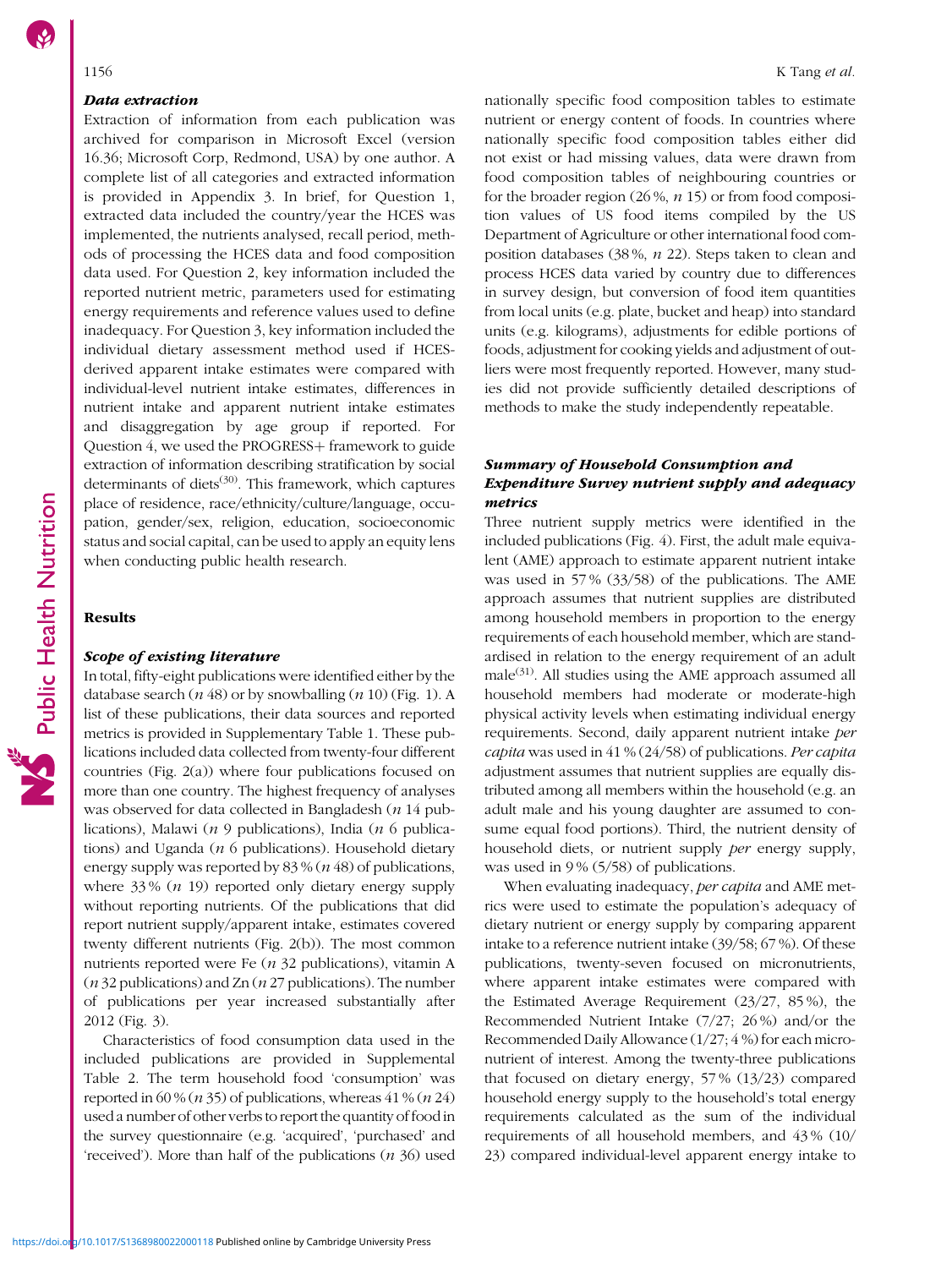Public Health Nutrition

<span id="page-4-0"></span>

Fig. 1 Workflow for search, screening and inclusion for database-identified and snowballed publications

a pre-defined energy requirement threshold for an adult (e.g. 2100 kcal per day). No publications compared nutrient density estimates with nutrient density reference values, such as the critical nutrient density as defined by Vossenaar et al.<sup>([32](#page-12-0))</sup>. Of all the publications comparing nutrient or energy supply to a dietary requirement to estimate dietary inadequacy, 13 % (5/39) included additional nutrient or energy requirements necessary for a pregnancy in the household and 23 % (9/39) included additional requirements necessary for women during lactation.

# Comparison of Household Consumption and Expenditure Survey nutrient supply to individuallevel dietary intake data

For publications reporting apparent nutrient intake using the AME approach, six compared their results to individual-level estimates based on a variety of different types of individual-level dietary intake data. This included individual 24-h dietary recalls of specific demographics within the household (e.g. children under 5 years, women of reproductive age)([33](#page-12-0)–[35](#page-12-0)), 24-h dietary recall of all household members estimated by the meal preparer<sup>([19,](#page-11-0)[36\)](#page-12-0)</sup> or observedweighed food records of specific demographics within the household $(37)$  $(37)$  $(37)$ . Among these publications, four compared nutrient intake/apparent intake estimates from the same households or individuals within these households<sup> $(19,33,36)$  $(19,33,36)$ </sup> and two compared nutrient intake/apparent intake estimates using different survey populations from the same country<sup> $(34,35)$ </sup>. Two publications used the same data from the Bangladesh Integrated Household Survey<sup> $(19,36)$  $(19,36)$ </sup>.

For AME apparent intake estimates, four publications estimated apparent intake per AME using household-level food consumption data recalled over time horizons of 7–30 d and compared those to estimates based on individ-ual-level dietary intake data recalled<sup>[\(19](#page-11-0),[33](#page-12-0),[36\)](#page-12-0)</sup> or collected prospectively([37](#page-12-0)) over 24 h (Table [2](#page-8-0)). These studies allow for a true inter-comparison of how well HCES-style nutrient assessments perform compared with 24-h recalls, which are likely to have lower measurement error. In these studies, AME-based apparent intakes consistently overestimated individual nutrient and energy intakes, and the percentage point difference between the two methods varied according to nutrient or energy and across studies (Table [2](#page-8-0): percentage point difference range = 12 % to 72 %).

Two publications reported sub-group analyses for children under five years of age (Table  $2)^{(19,37)}$  $2)^{(19,37)}$  $2)^{(19,37)}$  $2)^{(19,37)}$ . The two publications that used the same household 24-h dietary recall data to assess intrahousehold food distribution found the largest differences for children under 2 years of age, suggesting greater uncertainty in apparent intake assumptions for infants when compared with other age groups. However, none of the studies incorporated the contributions of energy or nutrient intakes from breastmilk, potentially affecting apparent intake estimates for infant demographics.

One publication compared differences in the nutrient density metric when applied to HCES data  $v$ . corresponding 24-h dietary recall data in Uganda and found no statistically significant difference in median nutrient density for the fourteen nutrients assessed with the exception of folate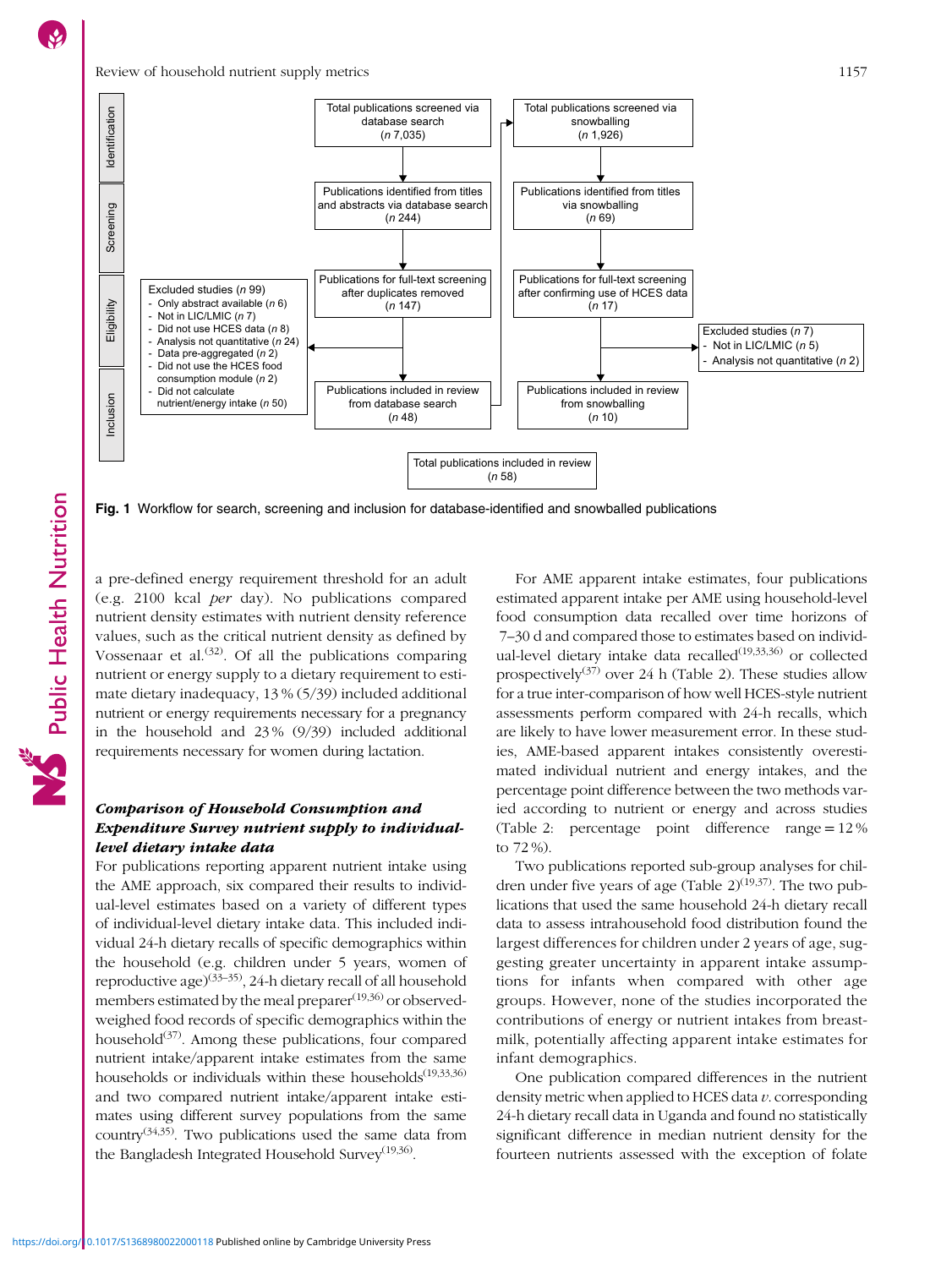<span id="page-5-0"></span>



(8 % to 26 % difference, depending on region), vitamin  $B_{12}$ (10 % to 93 % difference) and vitamin C (19 % to 30 % differ-ence)<sup>[\(38\)](#page-12-0)</sup>. In this analysis, nutrient densities estimated from HCES data were consistently lower than nutrient densities estimated from corresponding 24-h dietary recall data for almost all nutrients.

# Sub-group nutrient supply and inadequacy comparative analyses

Most publications included in this review stratified nutrient supply estimates by one or more sub-groups of interest. The stratification of nutrient supply by sub-group characteristics was more frequent for indicators of socio-economic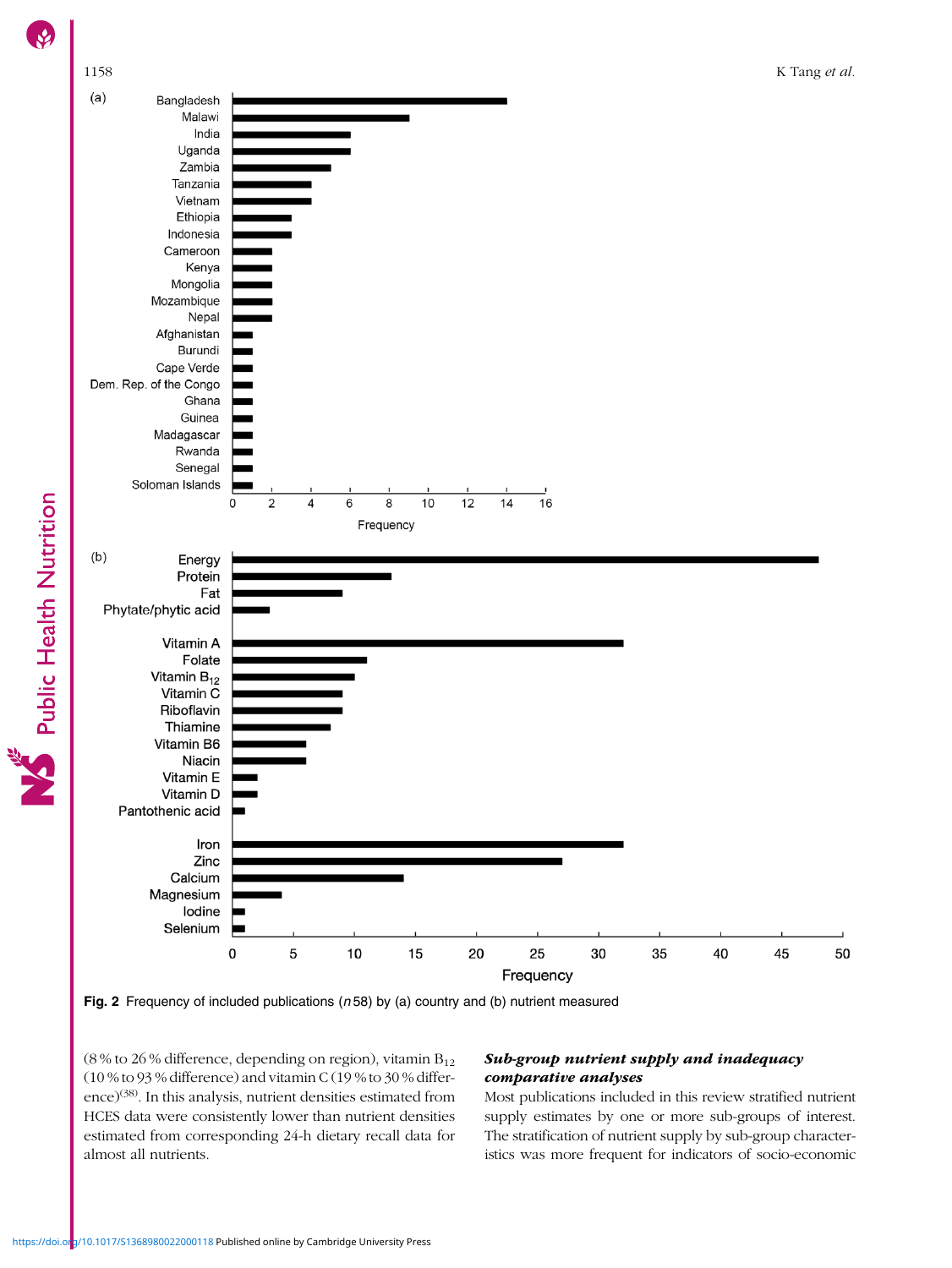<span id="page-6-0"></span>

Public Health Nutrition



Fig. 3 Frequency of publications included and household consumption and expenditure survey (HCES) datasets used by year

position and geography than for socio-cultural demographic or intra-household characteristics (Fig. [5](#page-9-0)). Indicators of socioeconomic position, as defined by Howe et  $al^{(39)}$  $al^{(39)}$  $al^{(39)}$ , included total household income, household expenditure, durable asset ownership, level of educational attainment and occupation. Geographic characteristics generally reflected HCES sampling methodology, where HCESs are designed to be representative of geopolitical administrative regions  $(n 30)$  and urban  $v$ . rural settings ( $n$  29). A number of publications stratified nutrient supply estimates by individual-level characteristics of members within the household including sex  $(n 21)$ and age  $(n 21)$ ; however; the definition of age and sex of the household varied. For instance, analyses using only household-level data either used individual characteristics of the 'head of household' as a proxy for the entire household  $(n_{\text{sex}} = 10; n_{\text{age}} = 6)$  or divided household nutrients according to energy requirements of individuals as a proxy for apparent individual intake of household members ( $n_{\text{sex}} = 9$ ;  $n_{\text{age}} = 6$ ). Some HCES data included individual-level food consumption data of household members which enabled the calculation of nutrient intake specific to the sex  $(n 2)$  and age group  $(n 1)$ .

#### **Discussion**

This systematic review found that the use of HCES data to quantify, characterise and evaluate the adequacy of household nutrient supply across populations is being increasingly represented in published literature. Three primary metrics have been used to report dietary nutrient supply. These are (1) apparent nutrient intake using the AME approach to allocate household nutrient supply among constituent members, (2) apparent nutrient intake using the *per capita* approach where household nutrient supply is divided evenly among constituent members and (3) nutrient density of household diets. Each of these metrics has strengths and limitations when estimating the adequacy of nutrient supply and identifying vulnerable populations at risk of deficiency. While other reviews have analysed applications of HCES data for broader food security indica- $\cos^{(40)}$  $\cos^{(40)}$  $\cos^{(40)}$ , this is the first review to summarise the use of HCES data to estimate nutrient supply and evaluate adequacy, an increasingly common practice accepted by the nutrition community.

Households differ in size and composition across and within countries and regions, so the majority of publications attempted to convert nutrient supply estimated at the household level to estimates of individual-level apparent intake $^{(41)}$  $^{(41)}$  $^{(41)}$  using one of two approaches: *per capita* or AME. While the use of the per capita approach is simpler, it does not account for any difference in nutrient intakes between household members, which will skew estimates between households of different composition, especially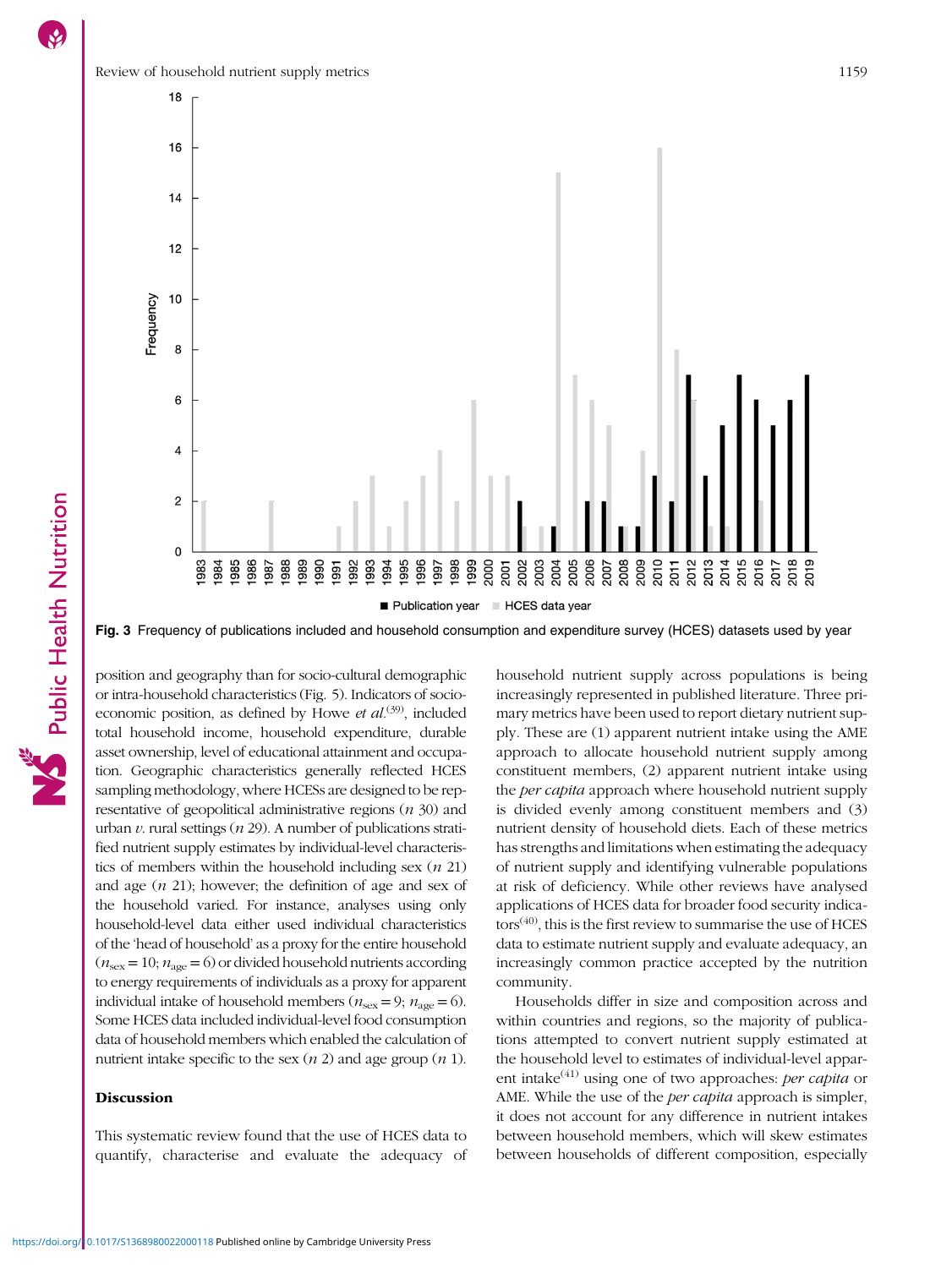<span id="page-7-0"></span>

Fig. 4 Frequency of metrics used to characterise household nutrient supply by year of publication

those with large families. Following the publication of a paper series in  $2012^{(3,31)}$  $2012^{(3,31)}$  $2012^{(3,31)}$  $2012^{(3,31)}$  that described the methods to distribute nutrients according to AME energy requirement and its application to household micronutrient supply, an increasing number of publications have estimated dietary supply using the AME approach. The major assumption underlying this approach is that foods consumed by the household are distributed among all household members in proportion to each member's energy requirements, but the method requires data describing individual household members' age, sex, weight, physical activity level, pregnancy status and lactation status<sup>([31](#page-12-0))</sup>. HCESs often collect data on individual household members' age and sex, but data on other parameters affecting individual energy requirements are often not available and require simplifying assumptions to calculate the AME factors (e.g. assume a moderate physical activity level for all members of all households). With 57 % of publications identified in this review estimating apparent nutrient intake using the AME approach, despite a dependency on these assumptions, the AME approach is becoming standard practice.

Differences between estimates of apparent nutrient intake (using HCES data with the AME approach) and nutrient intakes (using individual dietary data) reported in the literature ranged between 12 % and 72 % and were greater for young children based on results by Karageorgou et al.<sup> $(19)$  $(19)$  $(19)$ </sup>. Poor agreement for young children was likely influenced by the inability of HCES to

capture the nutrient contributions of breastmilk and the distribution of nutrients from foods consumed only by young children to the entire household (e.g. infant formula milk, feeding cereals); none of the publications identified by this review made adjustments for these nutrient contributions for young children. Both household- and individual-level recalls are subject to measurement error, but the size of the difference for young children compared with other age groups suggests that HCES food consumption data are often not particularly accurate for young children. Using HCES may lead to systematic overestimation of nutrient intakes for infants and young children when adjustments are not made for breastmilk intakes and subsequent estimates of apparent micronutrient intake and inadequacy should be interpreted with caution. These differences, coupled with the increasing availability and use of HCES data for describing and assessing the micronutrient adequacy of diets across populations, suggest that more research is necessary to inform the development of a structured framework to guide the use and nuanced interpretation of HCES nutrient supply data that reflect its limitations.

The use of HCESs for nutrient analysis has a number of strengths. The HCES food consumption module is considerably less laborious and less expensive to conduct than national scale individual-level dietary surveys<sup>([42](#page-12-0))</sup>. HCESs are conducted regularly, and data are typically made publicly available. HCESs are typically based on 7- to 30-d recall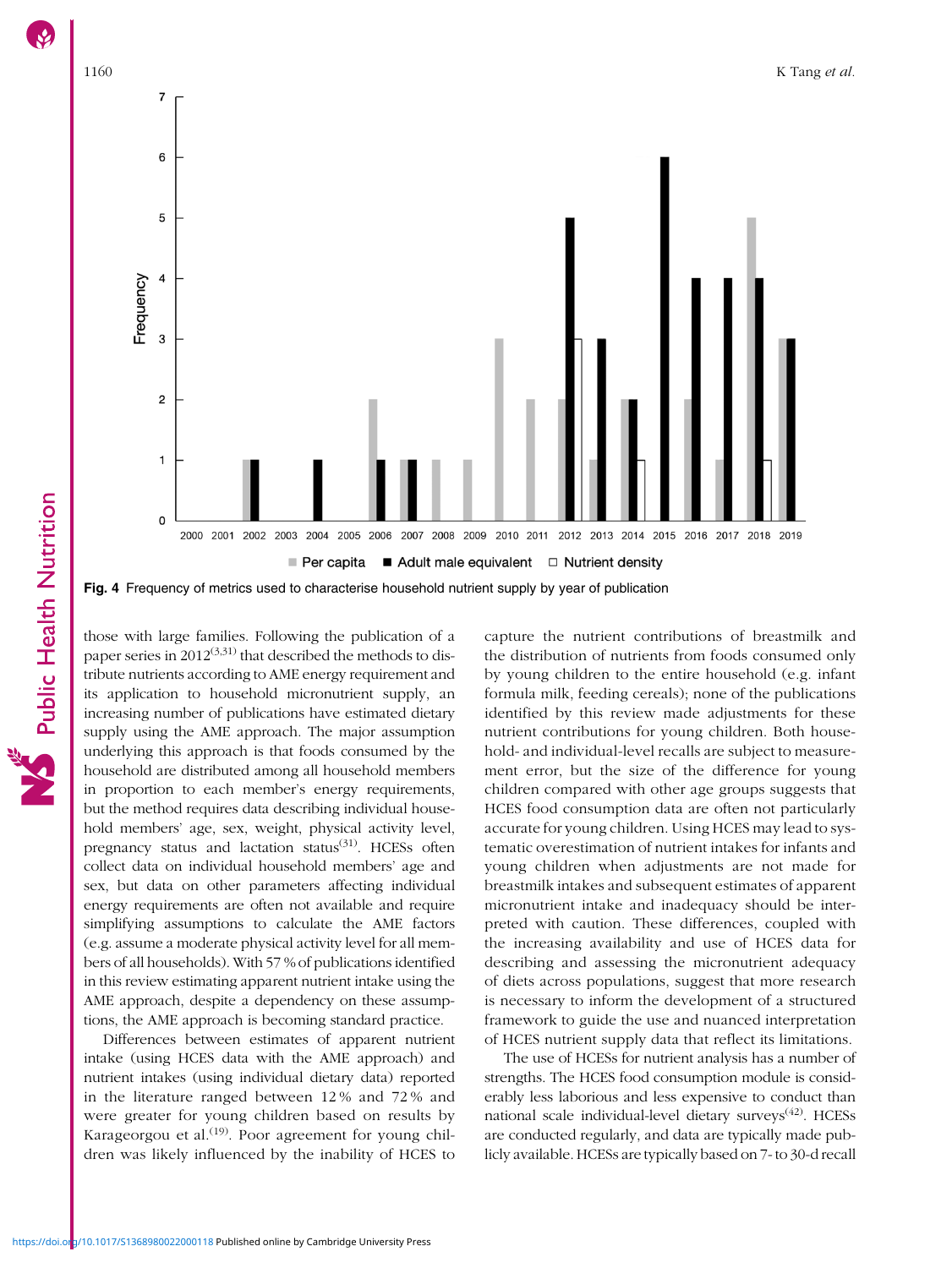

<span id="page-8-0"></span>Table 2 Publications comparing estimates of apparent nutrient and energy intake using household consumption and expenditure survey (HCES) adult male equivalent (AME) method to individuallevel dietary assessment data for total populations and child populations

| Reference; country;<br>summary metric                                            | Individual dietary<br>assessment data $(n)$                                                             | <b>HCES-AME</b> dietary data<br>( <i>n</i> households)              | Study sample population<br>(n)     | <b>Nutrient</b>                                                                  | Individual<br>intake             | <b>HCES-AME</b><br>apparent intake | Percentage<br>point difference |
|----------------------------------------------------------------------------------|---------------------------------------------------------------------------------------------------------|---------------------------------------------------------------------|------------------------------------|----------------------------------------------------------------------------------|----------------------------------|------------------------------------|--------------------------------|
| Bromage <i>et al.</i> $(2018)^{(33)}$ ;<br>Mongolia; means                       | 24 h individual recall<br>(n4070)                                                                       | 7- to 30-d recall of household<br>meals $(n 1012)$                  | Total population (n 4070)          | Energy, kcal<br>Folate, $\mu$ g<br>Fe, mg<br>Vitamin A, µg<br>Zn, mg             | 1863<br>132<br>10<br>448<br>11   | 2951<br>208<br>16<br>621<br>19     | 58<br>58<br>60<br>39<br>72     |
| D'Souza & Tandon (2015);<br>Bangladesh; means                                    | 24-h recall of household<br>meals and proportions<br>consumed by individuals<br>(n 21 795)              | 7-d recall of household meals<br>(n 5319)                           | Total population (n 21 795)        | Energy, kcal                                                                     | 2436                             | 2718                               | 12                             |
| Karageorgou et al. (2018) <sup>(19)</sup> ;<br>Bangladesh; means                 | 24-h recall of household<br>meals and proportions<br>consumed by individuals<br>(n 22 173)              | 7-d recall of household meals<br>(n 5503)                           | Total population (n 22 173)        | Energy, kcal<br>Folate, $\mu$ g<br>Fe, mg<br>Vitamin A RAE.<br>$\mu$ g           | 2065<br>121<br>9.9<br>214        | 2322<br>157<br>12<br>323           | 12<br>31<br>21<br>50           |
|                                                                                  |                                                                                                         |                                                                     | Children $(< 5$ years)<br>(n 2807) | Zn, mg<br>Energy, kcal<br>Folate, $\mu$ g<br>Fe, mg<br>Vitamin A RAE,<br>$\mu$ g | $8-6$<br>880<br>55<br>4.2<br>108 | 9.8<br>1130<br>76<br>5.8<br>158    | 14<br>28<br>40<br>38<br>47     |
| Lividini <i>et al.</i> (2013) <sup>(37)</sup> ; Rajshahi,<br>Bangladesh; medians | 2 non-consecutive days of<br>12-h observed weighed<br>food records and 12-h<br>dietary recall $(n 477)$ | 14-d recall of households<br>containing children age 2-3<br>(n 513) | Children (2-3 years)<br>(n 237)    | Zn. ma<br>Energy, kcal                                                           | $3-6$<br>905                     | 4.8<br>1098                        | 31<br>18                       |
| Lividini et al. (2013) <sup>(37)</sup> ; Dhaka,<br>Bangladesh;<br>medians        | 2 non-consecutive days of<br>12-h observed weighed<br>food records and 12-h<br>dietary recall (n 464)   | 14-d recall of households<br>containing children age 2-3<br>(n 678) | Children (2-3 years)<br>(n 226)    | Energy, kcal                                                                     | 868                              | 1104                               | 21                             |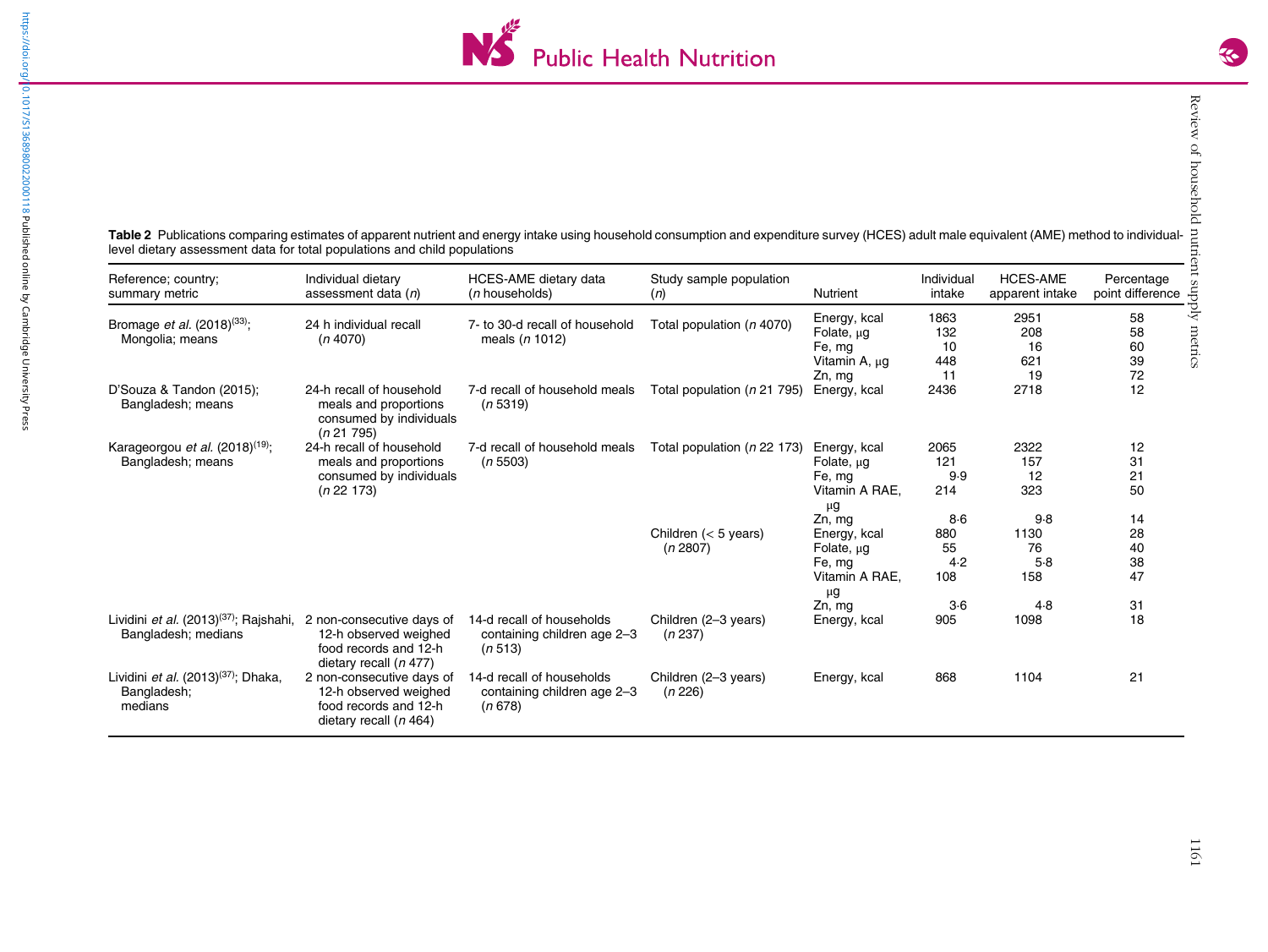<span id="page-9-0"></span>

Fig. 5 Frequencies of publications included in this review that stratified results by (a) socio-economic position, (b) geography, (c) socio-cultural demographics and (d) intra-household characteristic. \*Methods for sex stratification: empirical measure using individual-level 24-h dietary recall data  $(n2)$ , distribution according to adult-male equivalent factors  $(n9)$ , sex of household head  $(n 10)$ . \*\*Methods for age stratification: empirical measure using individual-level 24-h dietary recall data  $(n 1)$ , distribution according to adult-male equivalent factors ( $n6$ ), distribution according to age group ( $n8$ ), age of household head ( $n6$ )

periods that pose some advantages compared with a single 24-h dietary recall estimates when examining associations between food consumption and determinants affecting diets as HCESs account for day-to-day variation that may attenuate associations<sup> $(43)$  $(43)$ </sup>. In addition, large-scale individual-level dietary intake data are not routinely collected or available in many settings, meaning that the alternative to HCES are national-level Food Balance Sheets<sup>[\(11\)](#page-11-0)</sup>, which, among other limitations, lack sub-national resolution.

While HCES data can be used to estimate householdlevel nutrient supply, HCES data do not provide information about the distribution of foods consumed among household members. A majority of studies used the AME approach to convert from household-level to individuallevel estimates; however, the following points are important to consider. First, the literature demonstrated differences between nutrient intake/apparent intake estimated using individual-level dietary data  $v$ . HCES with the AME approach, potentially driven by numerous factors including food consumption patterns<sup> $(19,33,35)$  $(19,33,35)$  $(19,33,35)$  $(19,33,35)$ </sup> and differences in diet between sex and age groups<sup>([37](#page-12-0),[44\)](#page-12-0)</sup>. This presents challenges when conducting individual-level sub-group analyses using HCES data and isolating certain sub-groups for analysis may pose problems when using HCES data, considering food consumption is reported at the household level by one member, generally the head female. Foods regularly consumed away from home by other family members may be systematically under-reported, although the collection of household food supply data is evolving to adjust for foods consumed away from home, especially in urban contexts $(13,24)$  $(13,24)$  $(13,24)$ . Second, it is unknown how individual model parameters used in the AME approach, such as physical activity level and body weights, might affect

apparent nutrient intake estimates, as few publications reported sensitivity analyses evaluating this. Additional research exploring the sensitivity of AME factors to individual parameter assumptions would improve general understanding of how much these broad population assumptions impact inadequacy estimates. Third, HCES data quality can vary between countries due to differences in HCES questionnaire design, leading to varying availability of important demographic variables, such as pregnancy status. These data are important to characterise household member's nutrient requirements, and the lack of these data increases uncertainty in estimates of apparent intake and inadequacy.

Uncertainty in how food is allocated within households and if intrahousehold allocation factors can be generalised across different contexts remains a key limitation in the use of HCES data to estimate individual-level apparent nutrient intake. Evidence from Bangladesh suggests that household heads (generally adult males) received proportionally more dietary energy compared with their spouses and children than equitable intra-household food allocation using the AME approach would suggest $(36)$  $(36)$  $(36)$ . Yet contrasting results were found in Ethiopia, where groups hypothesised to be more 'vulnerable' (i.e. women and children) were found using 24-h dietary recall data to consume a greater share of energy and protein in relation to their dietary requirements than their male and adult counterparts (although children under 5 years old were excluded from the regression analysis)<sup>([45](#page-12-0))</sup>. While differences in these results may be due to cultural differences between countries, understanding general uncertainty in intrahousehold allocation of food is important for sub-groups who are often the focus of nutrition policy<sup>[\(46](#page-12-0))</sup>, such as pregnant or lactating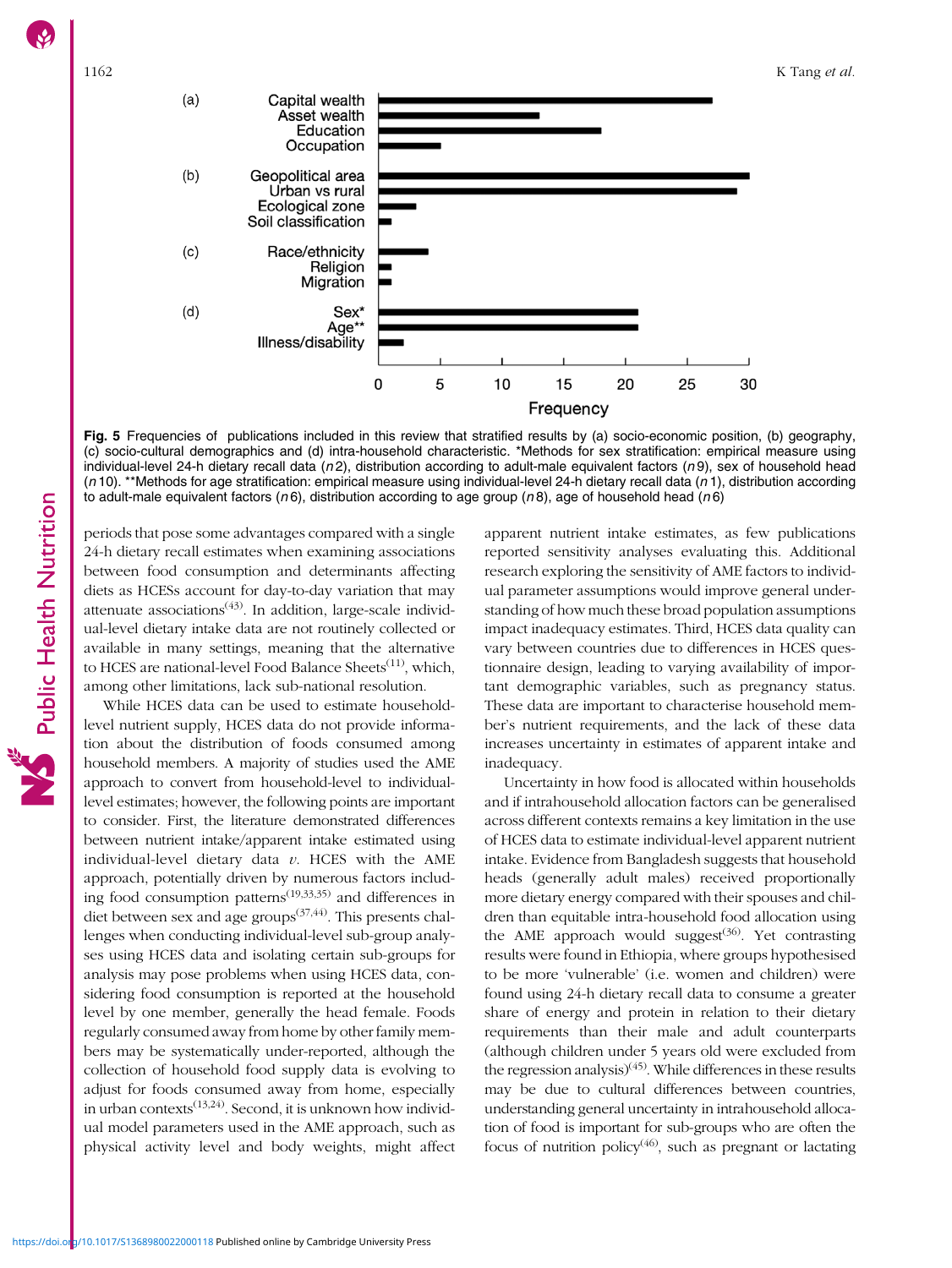### Review of household nutrient supply metrics 1163

women, women of reproductive age, infants and children. Due to this, individual-level surveys (including micronutrient biomarker assessments and individual dietary assessments) will remain important when characterising the micronutrient status of these sub-groups. HCES data do, however, serve as a potential resource to identify dietary nutrient shortfalls putting populations at risk of deficiency, and this information may guide the design of individual-level surveys. For example, HCES data can be used to highlight regional and socioeconomic variation and seasonal fluctuations in dietary nutrient supply, which can be useful when developing sampling units for future individual-level surveys.

Diets in low- and lower-middle income countries are affected by a myriad of social determinants $(47)$ , which must be addressed by policies intended to improve equity in the broader food system $^{(9)}$  $^{(9)}$  $^{(9)}$ . This review demonstrates that estimating nutrient supply from HCES data may help identify populations at risk of nutrient deficiencies due to poor diets. The literature identified in this review used HCES data to disaggregate nutrient supply results by well-documented social factors affecting diets, such as wealth<sup>[\(41](#page-12-0),[48,49](#page-12-0))</sup>, education<sup>([50,51](#page-12-0))</sup>, geography<sup>[\(49](#page-12-0),[52\)](#page-12-0)</sup> and ruralness([41,53,54](#page-12-0)). HCESs collect microdata describing a wide range of socio-economic and geographic determinants of diets, which provides the opportunity to explore the mechanisms driving these associations in great depth. Considering the original intention of HCESs was to provide microdata to characterise poverty and social welfare in low- and lower-middle income countries, there exist a number of potential opportunities to combine other variables already collected in these surveys with nutrition metrics to identify vulnerable populations and integrate this information into the development of nutrition policies that promote equity. Additionally, characterising these high-risk groups from information provided by HCESs can help guide nutrition interventions (e.g. do high-risk populations routinely purchase staple foods or food vehicles suitable for fortification?). To better address equity in nutrition policy, there lies potential opportunities for using HCES data to identify and target vulnerable populations disproportionally affected by key socio-economic and geographic determinants affecting diets. Further research is required to identify indicators of social determinants of poor-quality diets from HCESs and their relation to the specific mechanisms that affect nutrient supply, to inform consistent applications to designing and monitoring nutrition programmes and policy.

The growing evidence base guiding the use of HCES data to estimate nutrient supply has highlighted the potential opportunities HCES data have in informing food systems interventions. As this practice becomes more common, consistency in processing HCES data and reporting results will be important for comparability between findings. While estimating nutrient supply from HCES data will always require time and effort, detailed standard operating procedures, repositories for processed data and descriptive methods, access to standard weight/measure conversions and open-sourced data processing scripts could encourage further analyses, improve consistency between studies and facilitate research collaboration. In addition, to further understand what insights and to what degree of certainty HCES dietary analyses can contribute to understanding the adequacy of diets across populations, more research is needed to compare HCES estimates of nutrient adequacy derived from nutrient density compared with the AME approach, as well as to adequacy estimates from individual 24-h dietary recall data in various country contexts.

This systematic review had a number of strengths. The screening procedure was exhaustive, including a broad database search and snowballing. This resulted in a wide range of publications from peer-reviewed journals, working papers from multi-national institutions and other grey literature. Our study also extracted data describing the process of transforming HCES data to estimate nutrient supply and social determinants that may affect diets. The current study, however, had limitations. There were very few publications that applied the nutrient density approach, making it difficult to draw conclusions regarding potential variation in assumptions and applications of the metric. In addition, while the screening of results from the database search was independently undertaken by two individuals, the review of identified publications during screening was only conducted by one.

Estimates of nutrient supply and dietary quality using HCES data can play an important role in micronutrient surveillance and the design of interventions to tackle micronutrient deficiencies. However, HCES remain under-exploited for the identification of vulnerable populations at greatest risk of micronutrient deficiencies and for the design of effective and equitable micronutrient interventions. Further research is required to understand the implications of key methodological decisions when building models using HCES data in an effort to inform national nutrition policy.

### Acknowledgements

Acknowledgements: We are deeply grateful for the contributions from Frances Knight (London School of Hygiene & Tropical Medicine/World Food Programme), Alberto Zezza and Sydney Gourlay (both from the World Bank Living Standard Measurement Study) in the development of this analysis. We thank Fanny Sandalinas (London School of Hygiene & Tropical Medicine) and Lucia Segovia De La Revilla (London School of Hygiene & Tropical Medicine) for their review and technical assistance. For additional support, we thank Elaine Borghi (World Health Organization), Saskia De Pee (World Food Programme), Keith Lividini (International Food Policy Research Institute/ Harvest Plus), Kristen MacNaughten (Bill & Melinda Gates Foundation), Ana Moltedo (Food & Agriculture Organization), Lisa Rogers (World Health Organization), Juan Pablo Peña-Rosas (World Health Organization) and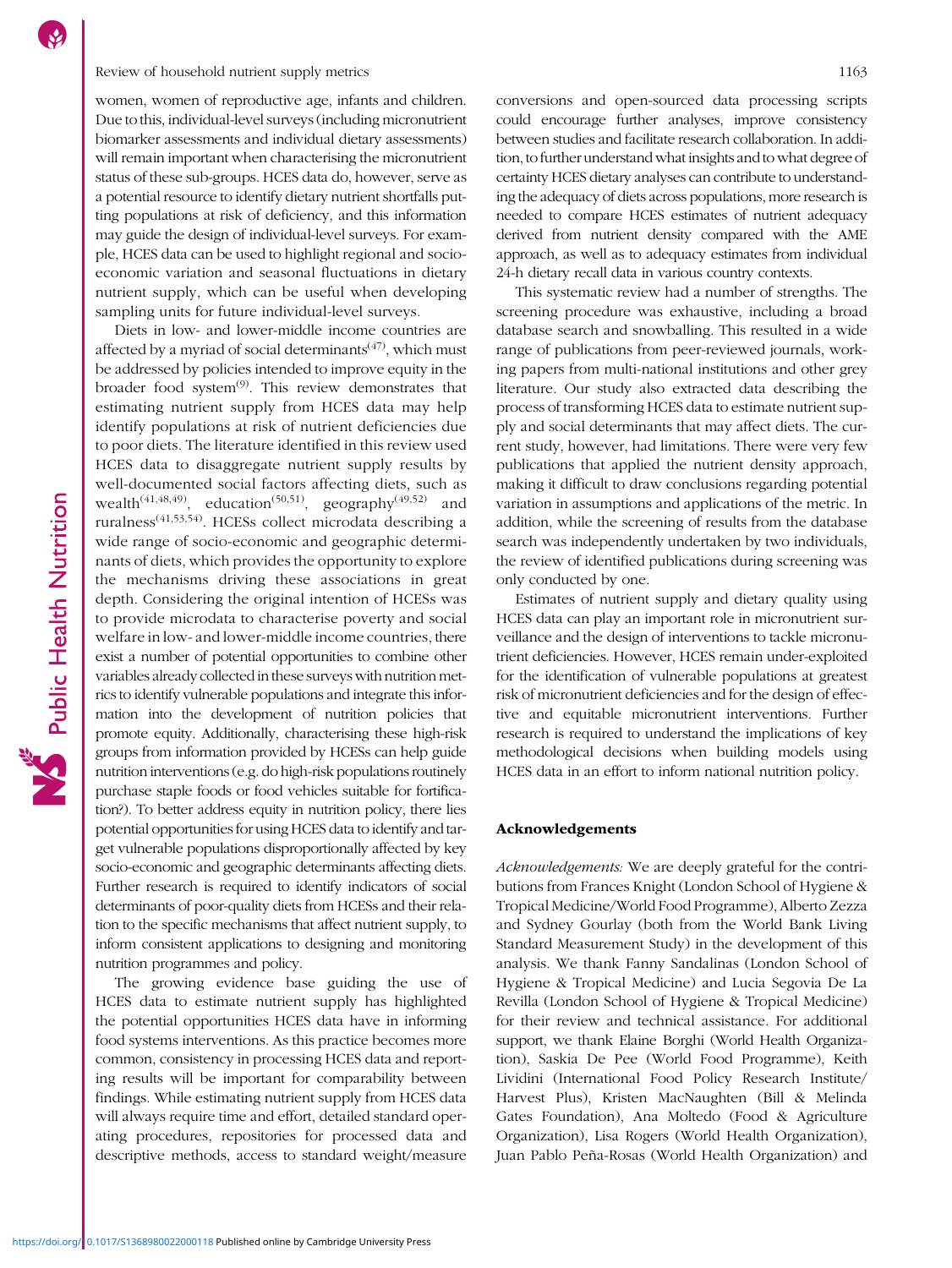<span id="page-11-0"></span>Becky Tseng (Food Fortification Initiative). Financial support: This work was supported by the United States Agency for International Development (USAID) through its flagship multi-sectoral nutrition project, USAID Advancing Nutrition under the terms of contract 7200AA18C00070 awarded to JSI Research & Training Institute, Inc. This work was also supported, in part, by the Bill & Melinda Gates Foundation (INV-002855). Under the grant conditions of the Foundation, a Creative Commons Attribution 4.0 Generic License has already been assigned to the Author Accepted Manuscript version that might arise from this submission. The contents of this article do not necessarily reflect the views of USAID, the U.S. Government or the Bill & Melinda Gates Foundation. Conflict of interest: There are no potential conflicts of interest relevant to this article. Authorship: K.T., M.R.B., E.L.A. and E.J.M.J. contributed to the conception and design of the study. K.T., K.P.A., E.L.F., M.R.B. and E.J.M.J. contributed to the development of the original study protocol. All authors participated in the analysis and deductions of paper. K.T. identified existing literature via the online database search and snowballing. K.T. and E.J.M.J. reviewed literature to evaluate for inclusion. K.T. extracted the data from the original manuscripts and prepared the tables and figures. All authors contributed to the interpretation of the data, critically reviewed the manuscript for important intellectual content and approved the final manuscript. Ethics of human subject participation: Ethical approval for this study was provided by the London School of Hygiene & Tropical Medicine Observational Research Ethics Committee (Reference 21903).

### Supplementary material

For supplementary material/s referred to in this article, please visit<https://doi.org/10.1017/S1368980022000118>

### References

- 1. UNICEF, The World Bank & US Agency for International Development, Global Alliance for Improved Nutrition, Micronutrient Initiative FFI (2009) Investing in the Future: A United Call to Action on Vitamin and Mineral Deficiencies. Ottawa: UNICEF.
- 2. Black RE, Victora CG, Walker SP et al. (2013) Maternal and child undernutrition and overweight in low-income and middle-income countries. Lancet 382, 427–451.
- 3. Dary O & Imhoff-Kunsch B (2012) Measurement of food consumption to inform food fortification and other nutrition programs: an introduction to methods and their application. Food Nutr Bull 33, S141–S145.
- 4. Ford ND, Bichha RP, Parajuli KR et al. (2019) Age, ethnicity, glucose-6-phosphate dehydrogenase deficiency, micronutrient powder intake, and biomarkers of micronutrient status, infection, and inflammation are associated with anemia among children 6–59 months in Nepal. J Nutr 150, 929–937.
- 5. Ford ND, Bichha RP, Parajuli KR et al. (2020) Factors associated with anaemia in a nationally representative sample of

nonpregnant women of reproductive age in Nepal. Matern Child Nutr 18, e12953.

- 6. Bailey RL, West KP & Black RE (2015) The epidemiology of global micronutrient deficiencies. Ann Nutr Metab 66, 22–33.
- 7. Singh MB, Fotedar R & Lakshminarayana J (2009) Micronutrient deficiency status among women of desert areas of western Rajasthan, India. Public Health Nutr 12, 624–629.
- 8. Kulwa KBM, Verstraeten R, Bouckaert KP et al. (2014) Effectiveness of a nutrition education package in improving feeding practices, dietary adequacy and growth of infants and young children in rural Tanzania: rationale, design and methods of a cluster randomised trial. BMC Public Health 14, 1077.
- 9. Independent Expert Group of the Global Nutrition Report (2020) 2020Global Nutrition Report: Act on Equityto End Malnutrition. Bristol: Development Initiatives Poverty Research Ltd.
- 10. Rhodes EC, Hennink M, Jefferds MED et al. (2019) Integrating micronutrient status assessment into the 2015– 2016 Malawi Demographic and Health Survey: a qualitative evaluation. Matern Child Nutr 15, e12734.
- 11. Beal T, Massiot E, Arsenault JE et al. (2017) Global trends in dietary micronutrient supplies and estimated prevalence of inadequate intakes. PLOS ONE 12, e0175554.
- 12. Gibson RS, Ruth Charrondiere U & Bell W (2017) Measurement errors in dietary assessment using selfreported 24-hour recalls in low-income countries and strategies for their prevention. Adv Nutr 8, 980–991.
- 13. Zezza A, Carletto C, Fiedler JL et al. (2017) Food counts. Measuring food consumption and expenditures in household consumption and expenditure surveys (HCES). Introduction to the special issue. Food Policy 72, 1–6.
- Food & Agriculture Organization of the United Nations & The World Bank Group (2018) Food Data Collection in Household Consumption and Expenditure Surveys. Rome: FAO and The World Bank.
- 15. Grosh M & Glewwe P (2000) Designing Household Survey Questionnaires for Developing Countries: Lessons from 15 years of the Living Standards Measurement Study. Washington, DC: The World Bank.
- 16. Carletto C & Gourlay S (2019) A thing of the past? Household surveys in a rapidly evolving (agricultural) data landscape: insights from the LSMS-ISA. Agric Econ 50, 51–62.
- 17. Coates J, Colaiezzi B, Fiedler JL et al. (2012) A program needs-driven approach to selecting dietary assessment methods for decision-making in food fortification programs. Food Nutr Bull 33, S146–S156.
- 18. Fiedler JL, Smitz MF, Dupriez O et al. (2008) Household income and expenditure surveys: a tool for accelerating the development of evidence-based fortification programs. Food Nutr Bull 29, 306–319.
- 19. Karageorgou D, Imamura F, Zhang J et al. (2018) Assessing dietary intakes from household budget surveys: a national analysis in Bangladesh. PLOS ONE 13, e0202831.
- 20. Murphy S, Ruel M & Carriquiry A (2012) Should Household Consumption and Expenditures Surveys (HCES) be used for nutritional assessment and planning? Food Nutr Bull 33, S235–S241.
- 21. Fiedler JL, Lividini K, Bermudez OI et al. (2012) Household Consumption and Expenditures Surveys (HCES): a primer for food and nutrition analysts in low- and middle-income countries. Food Nutr Bull 33, S170-S184.
- 22. Food and Agriculture Organization of the United Nations & The World Bank (2018) Food Data Collection in Household Consumption and Expenditure Surveys: Guidelines for Low- and Middle-Income Countries. Rome: FAO and The World Bank.
- 23. Engle-Stone R, Sununtnasuk C & Fiedler JL (2017) Investigating the significance of the data collection period of household consumption and expenditures surveys for

Public Health Nutrition